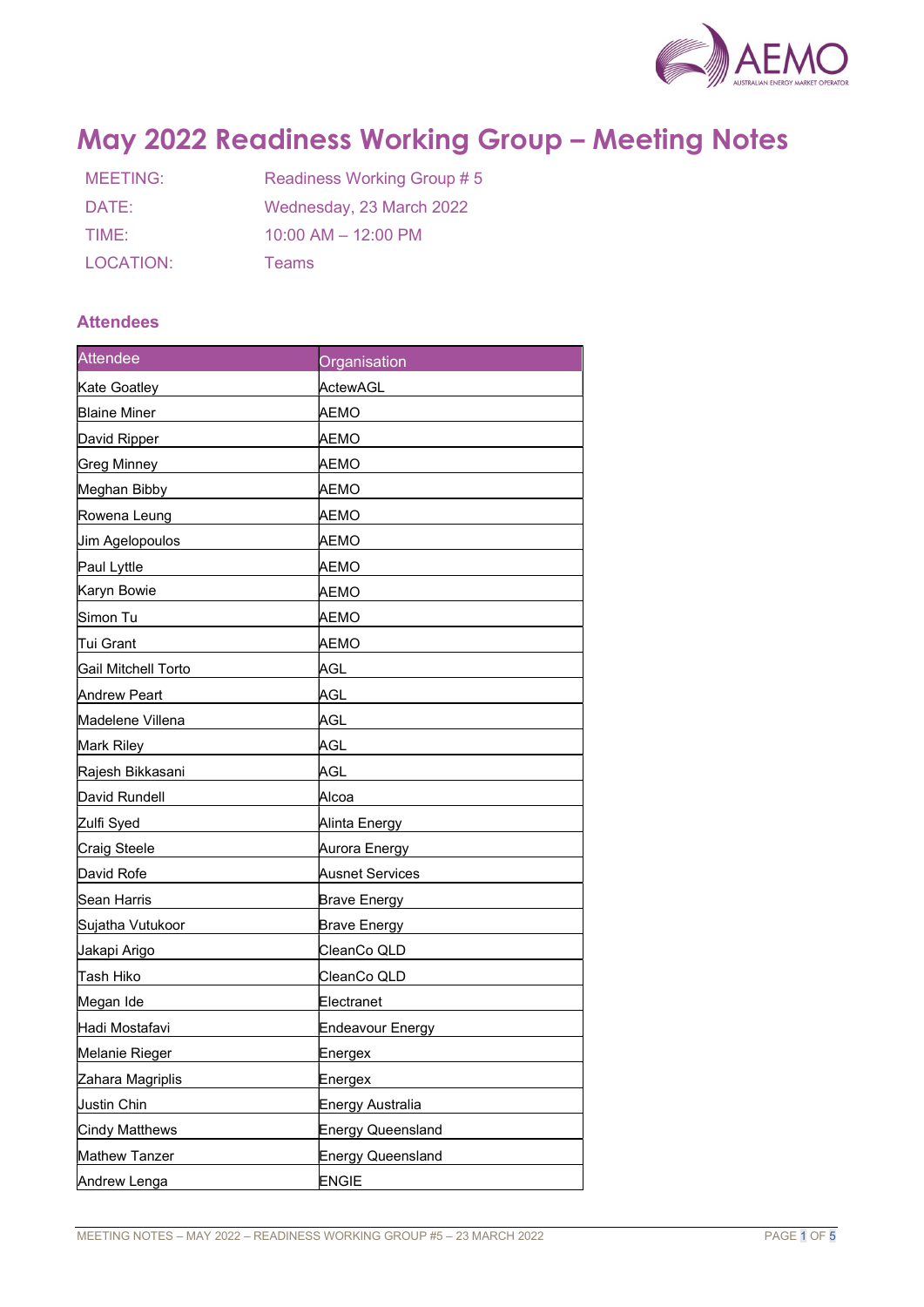

| <b>Attendee</b>          | Organisation             |
|--------------------------|--------------------------|
| <b>Alison Davidson</b>   | <b>Essential Energy</b>  |
| Graeme Ferguson          | <b>Essential Energy</b>  |
| <b>Fiona Ninness</b>     | Essential Energy         |
| <b>Rozalind Bourke</b>   | <b>Essential Energy</b>  |
| Ravi Thota               | <b>Essential Energy</b>  |
| Ueff Roberts             | Evoenergy                |
| Anthony Croce            | Infigen Energy           |
| Carla Adolfo             | llntellihub              |
| Rob McNeur               | Intellihub               |
| Warren Van Wyk           | Intellihub               |
| Camille Hymer            | Jarosite Consulting      |
| David Le Page            | Jemena                   |
| David Murphy             | Jemena                   |
| Joseph Lyttleton         | Jemena                   |
| Matthew Mullen           | Jemena                   |
| <b>Richard Metherell</b> | Mondo                    |
| Andrew Mair              | Next Business Energy     |
| Fergus Stuart            | Origin Energy            |
| <b>Greg McLeod</b>       | Origin Energy            |
| Dean Knight              | Powerlink                |
| Mark Reid                | Red Energy               |
| Nick Gustafsson          | Red Energy               |
| David Woods              | <b>SA Power Networks</b> |
| George Raybould          | SA Water                 |
| Robert Larkin            | SA Water                 |
| Belinda Jarrett          | Shell Energy             |
| Sagar Bhoote             | Simply Energy            |
| Angela Sheehy            | Stanwell                 |
| Sudeshna Nanda           | Stanwell                 |
| Sue Richardson           | <b>Tally Group</b>       |
| Simeon Dravitzki         | Tango Energy             |
| Paul Willacy             | Tas Networks             |
| Adrian Honey             | <b>TasNetworks</b>       |
| Louise Webb              | Telstra                  |
| Paul Greenwood           | <b>Vector Metering</b>   |
| Mark Leschke             | Yurika                   |
| <b>Wayne Farrell</b>     | Yurika                   |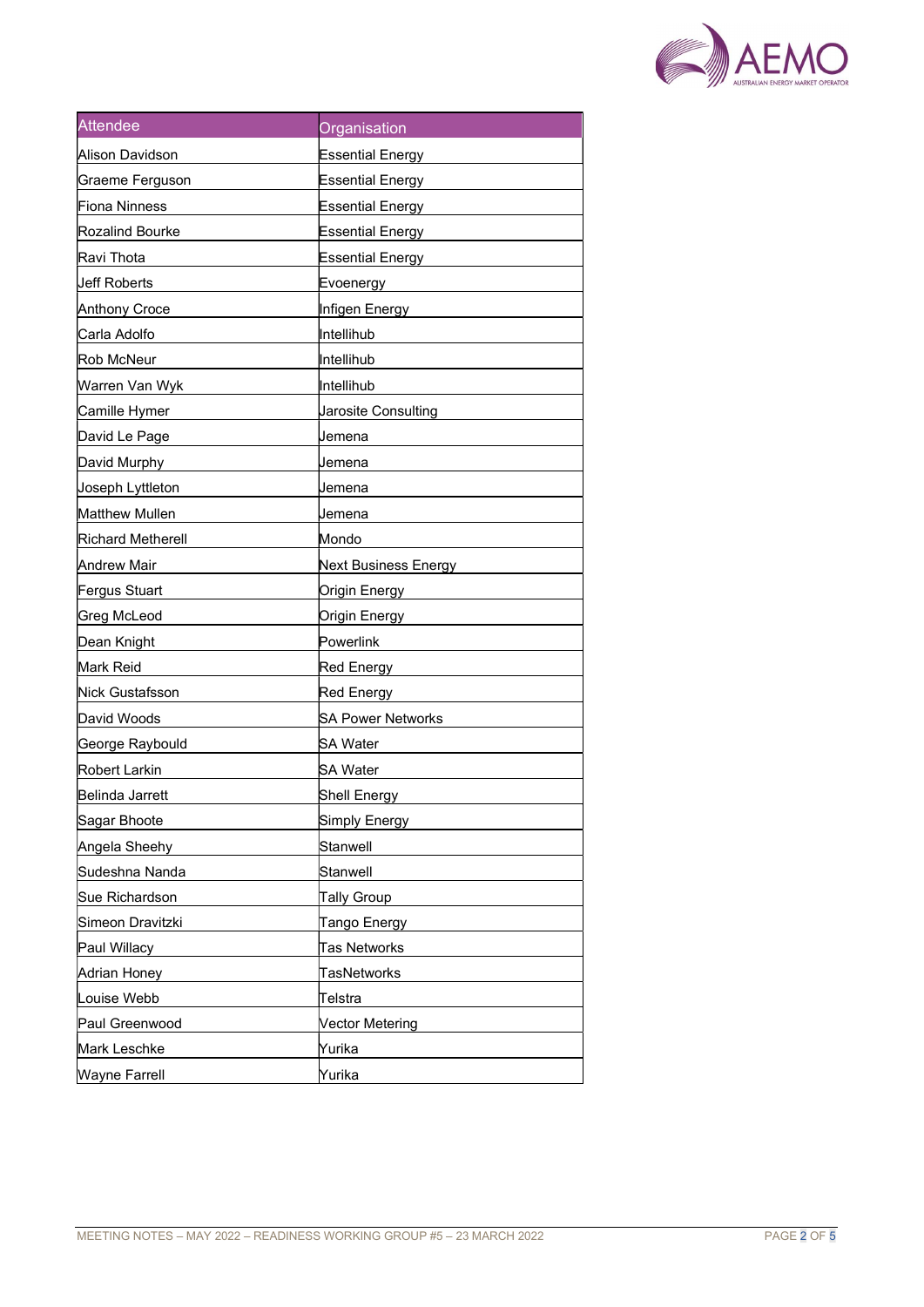

## 1. Welcome and Agenda – G. Minney (slides 1-4)

AEMO noted that participants should be aware of AEMO's Competition Law Protocol when commenting within the meeting, and that the meeting was being recorded for the purposes of preparing meeting notes. The agenda was outlined as set out on slide 4. No questions raised.

## 2. Actions - G. Minney (slides 5-6)

The actions from the previous meeting were reviewed as set out on slide 6. The final date for validation of participant schema aseXML preference settings was discussed and the below action was taken.

Participants are requested to validate their aseXML schema preference settings by 22<sup>nd</sup> April 2022 for the April 27<sup>th</sup> production deployment. Participants were also reminded to ensure their preferences were update in preprod on the 23rd March.

## Action 4.9.2 will remain open with AEMO to follow up on the outstanding tranche 2 metering rollout plans

### 3. May Program Update – G. Minney (slides 7-11)

AEMO provided an update of the program delivery for May 2022 as set out on slides 7-11.

AEMO responded to Evoenergy and advised we have incorporated the learnings from last year to ensure we have the committed releases in place going through the CAB process and aligned as they are dropped into pre-prod.

### 4. MSDR & MCPI update– B. Miner (slides 12-13)

AEMO provided an overview of the recently held MSDR FG #3 meeting on  $8<sup>th</sup>$  March, as set out on slide 13.

### 5. Industry Test Focus Group update – T. Grant (slides 14-15)

AEMO provided the dates for the upcoming Market Trials (as per slide 15)

Software release is on target for release tomorrow 24<sup>th</sup> March.

GM reminded participants that support is here if needed during the market trial period.

### 6. May Release (GS and MCPI) Industry Go-Live– G. Minney and P. Lyttle (slides 16-22)

AEMO provided a timeline, approaches and next steps for the May Release Industry Go-live, as set out on slides 16-22.

Any NMI's created after 11:59pm on the 29<sup>th</sup> April will not be processed prior to the Transition and therefore miss the GLOPOOL update which will be made on the 2<sup>nd</sup> May. Created NMI change requests are to be held until the MSATS transition is completed which is scheduled for 3<sup>rd</sup> May (which will be backdated to the 2<sup>nd</sup> May) in order to be included in the GLOPOOL.

PL advised he has set up the reconciliation file directories for all registered Participants with counts of LR role changes and FRMP NMIs provided to registered LR's.

Feedback summary (slide 21) - Feedback regarding the draft plan has been received from 5 participants. Updates/responses will be incorporated into the revised plan and a follow up with participants where clarification is required. All feedback questions have been addressed (slide 22).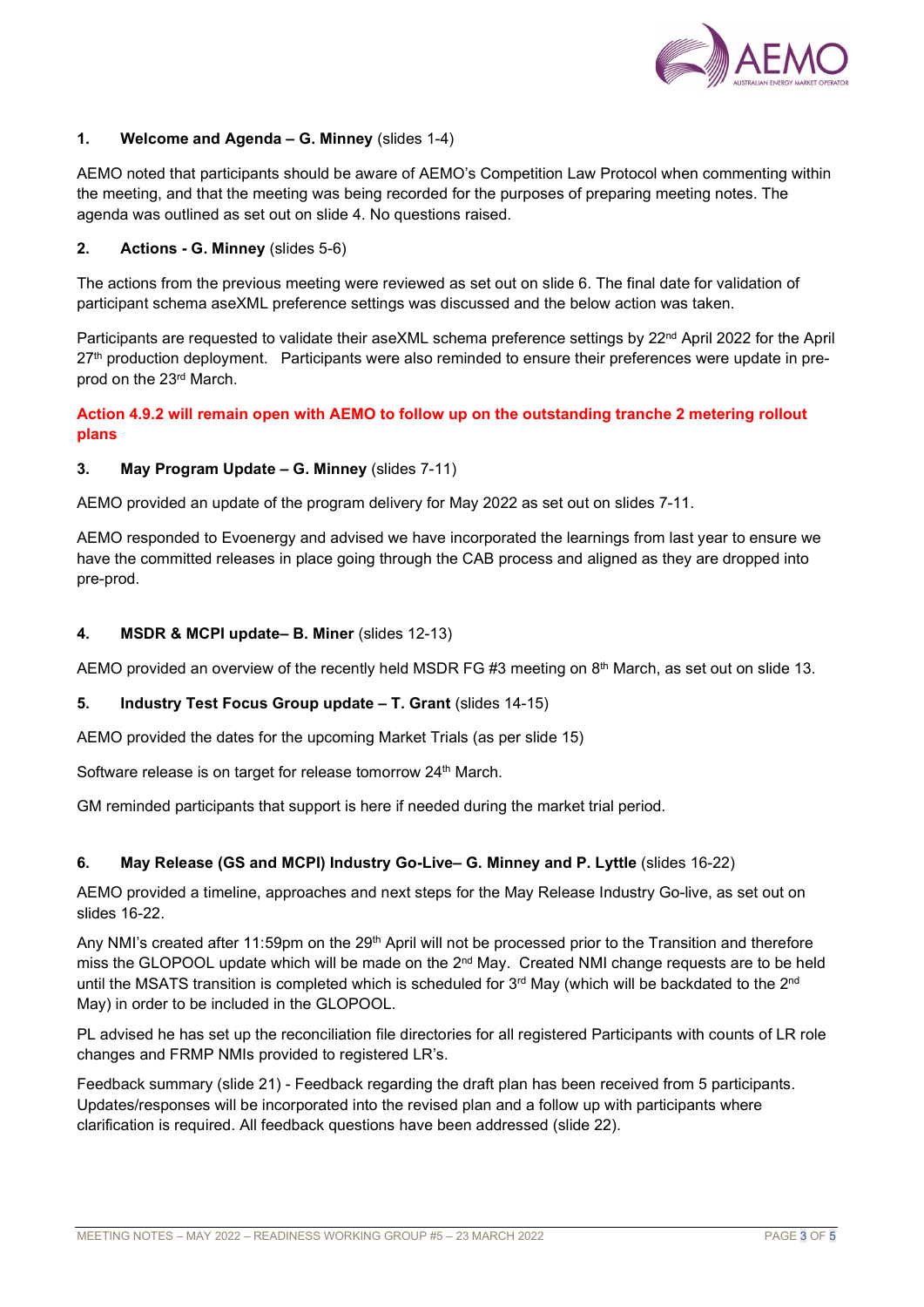

# Action 5.6.1: DB's to provide feedback and AEMO to circulate participants' proposed positions on having a window of the 28th April to the 3rd May. AEMO to provide summary on receipt for Participant planning.

## 7. UFE Focus Group Update – G. Minney (slides 23-25)

AEMO gave an update on the UFE FG #5, held 15<sup>th</sup> March, as set out on slide 24, and discussed the status of Global Settlement data updates as set out on slide 25.

The next meeting is scheduled for 13<sup>th</sup> April; notes from the previous meeting were circulated  $22^{nd}$  March 2022.

### 8. Industry Risks and Issues – G. Minney (slide 26 - 31)

AEMO provided information on the assessment outcome of the risks raised for review in RWG #4, and an update on previously raised risks and issues, as set out in slides 28-30.

Origin queried if MSDR will have a risk register for November deliverables and GM responded with the update that we are in the process of putting in place the appropriate governance structures.

Origin requested a new risk regarding the BUT tool scope delivery and testing which is different to R10 which relates to the 1st May.

#### Action 5.8.1: GM to add new risk re BUT tool scope delivery to the current register.

#### 9. Forward Plan and other business – G. Minney (slides 32-35)

AEMO provided an update on the forward plan for Readiness Working Group sessions, with the next meeting to be held 22<sup>nd</sup> April and will cover a review of milestone and transition plan progress, Industry Testing update and the finalisation of the Industry Go-Live Plan. An update on upcoming meetings was also provided, as set out on slide 36.

In other business, as set out on slide 34, GM advised we are still waiting on outstanding Tranche 2 rollout plans to allow inclusion in the distribution of these plans to RWG participants.

Questions – G. Minney (slide 37) – no questions were raised.

#### Meeting Close G. Minney @ 10.31am